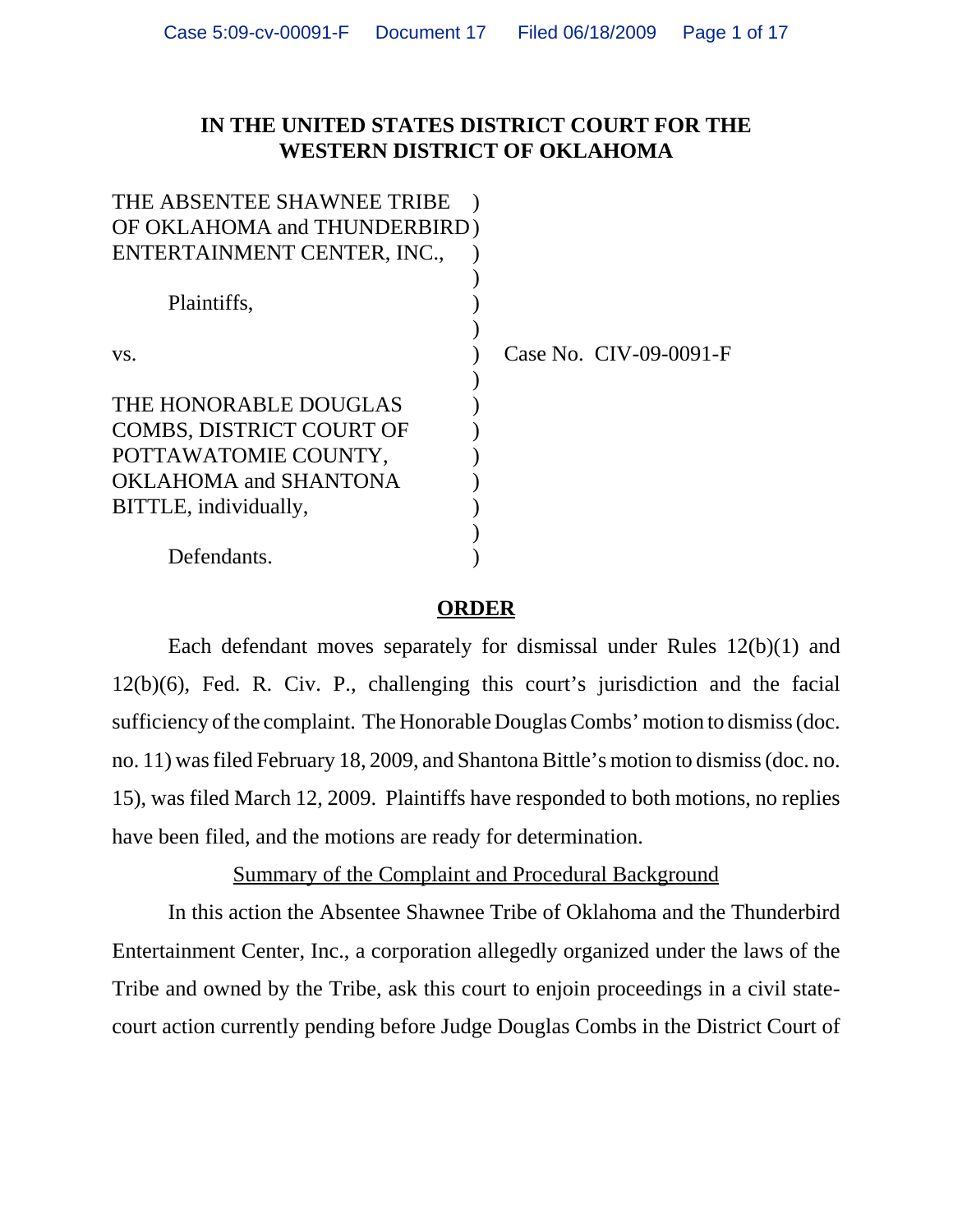Pottawatomie County, State of Oklahoma, as Bittle v. Bahe, CJ-2005-1249. The complaint also seeks certain declarations. In support of this relief, the complaint alleges the following procedural background.

Bittle v. Bahe is a negligence action brought by Shantona Bittle, who was injured in a car collision with Valentine Bahe and/or Val Tsosie. In Bittle v. Bahe, Ms. Bittle alleges the that collision occurred because Thunderbird Entertainment Center employees negligently served excessive amounts of alcohol to Valentine Bahe or Val Tsosie (or both) at the Thunderbird Entertainment Center, which is located on tribal land. The Absentee Shawnee Tribe of Oklahoma (the Tribe), the Thunderbird Entertainment Center, Valentine Bahe and Val Tsosie are defendants in Bittle v. Bahe. Based on his conclusion that the state district court lacked subject matter jurisdiction over the controversy due to the Tribe's and the Thunderbird Entertainment Center's tribal sovereign immunity, which Judge Combs found had not been waived, Judge Combs dismissed Bittle v. Bahe on August 1, 2006.

Ms. Bittle appealed Judge Combs' order of dismissal. The Oklahoma Court of Civil Appeals affirmed the dismissal. Ms. Bittle then filed a petition for writ of certiorari seeking review by the Oklahoma Supreme Court. On February 5, 2008, the Oklahoma Supreme Court issued its opinion vacating the Court of Civil Appeals' decision and reversing Judge Combs' order of dismissal. The Oklahoma Supreme Court concluded that the Oklahoma District Court of Pottawatomie County had jurisdiction because the Tribe and the Thunderbird Entertainment Center had no immunity with respect to Ms. Bittle's negligence claim. Rehearing was denied,

<sup>&</sup>lt;sup>1</sup>Both the on-going state proceedings, and the Oklahoma Supreme Court's decision which determined that the state courts had jurisdiction over those proceedings, are referred to as Bittle v. Bahe in this order. The Oklahoma Supreme Court decision is reported at Bittle v. Bahe, 192 P.3d 810 (Okla. 2008).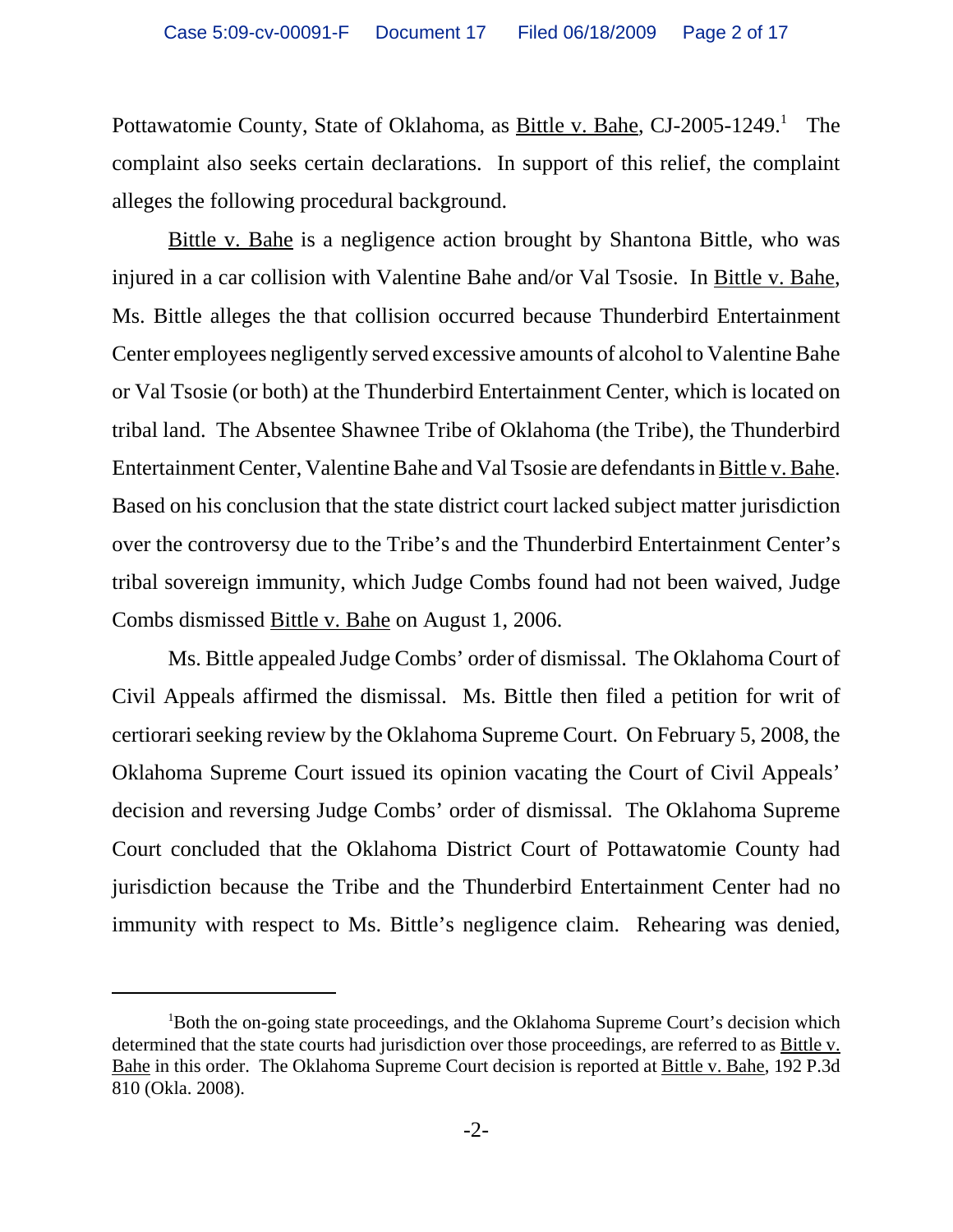mandate issued, and Bittle v. Bahe was remanded to the District Court of Pottawatomie County, Judge Combs presiding, for further proceedings on the merits. Ms. Bittle did not seek review of the Oklahoma Supreme Court's decision in the United States Supreme Court.<sup>2</sup>

 Following these events, this action was brought by the Tribe and the Thunderbird Entertainment Center. The complaint alleges that Judge Combs and the District Court of Pottawatomie County are now attempting to exercise jurisdiction over the Tribe and The Thunderbird Entertainment Center in Bittle v. Bahe, but that only the Absentee Shawnee Tribal Court has jurisdiction over that dispute.

The defendants in this action are Judge Combs and Shantona Bittle. As previously stated, the prayer seeks two types of relief from these defendants: an injunction prohibiting further proceedings in state court in Bittle v. Bahe, and various declarations that would contradict the conclusions of the Oklahoma Supreme Court in Bittle v. Bahe and support an injunction of the proceedings in state court.

### **Standards**

In passing on a motion to dismiss, whether bringing a facial attack on the ground of lack of jurisdiction over the subject matter under Rule 12(b)(1) or whether challenging the complaint for failure to state a cause of action under Rule 12(b)(6), the non-movant enjoys similar safeguards; the allegations of the complaint should be construed favorably to the pleader and the court will not look beyond the face of the complaint to determine jurisdiction. *See*, *e.g.*, Sea Vessel Inc. v. Reyes, 23 F.3d 345, 347 (11th Cir. 1994) (non-moving party receives the same protection with respect to 12(b)(1) as it would defending against a motion brought under Rule 12(b)(6), quoting

 $2$ The complaint does not allege this last procedural fact, however, the Oklahoma Supreme Court docket sheet is attached as Exhibit 2 to doc. no. 11, indicating that no review was sought. Furthermore, this is a fact of public record of which this court may take judicial notice.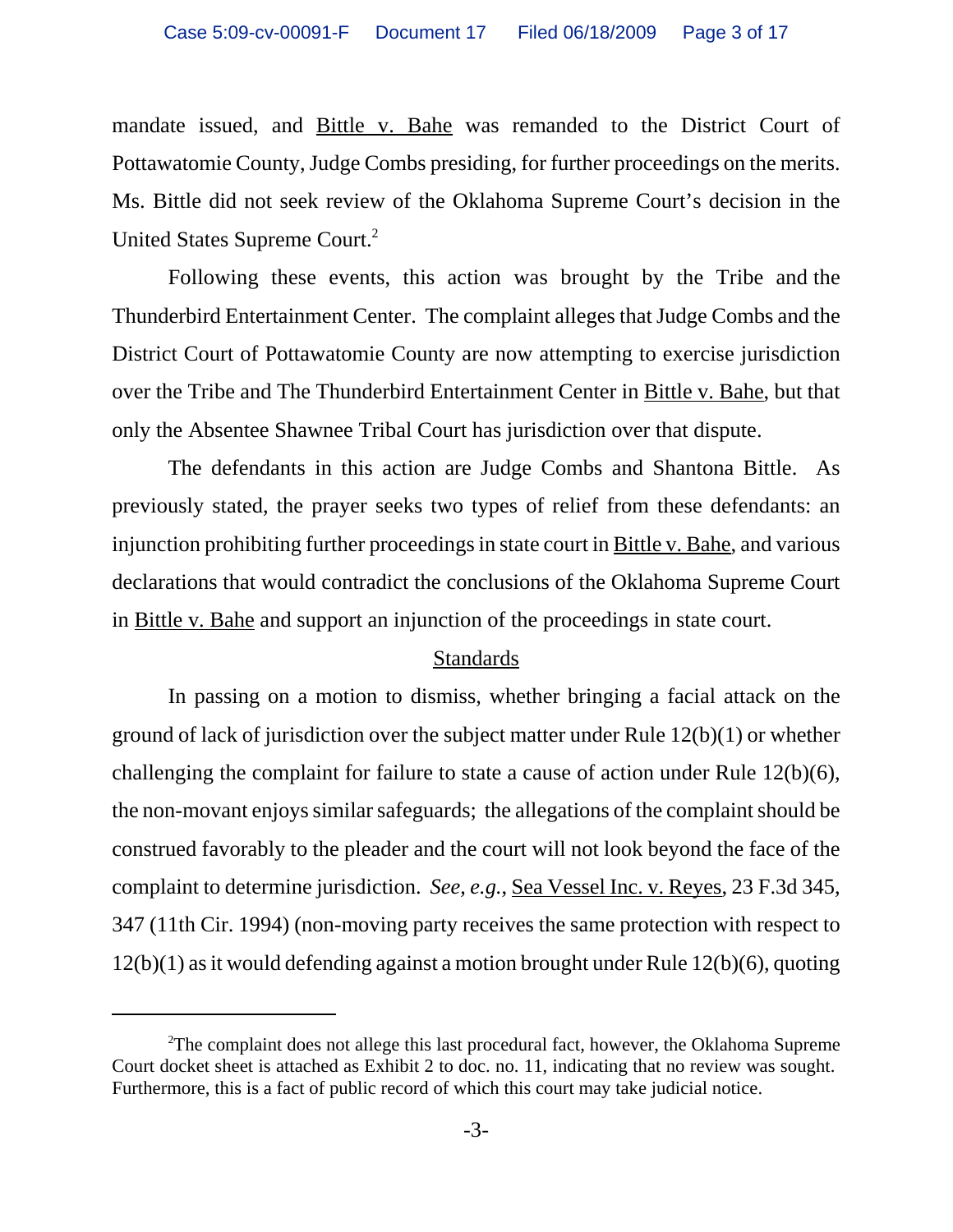Osborn v. United States, 918 F.2d 724, 729 n.6 (8th Cir. 1990)); 2 Moore's Federal Practice, § 12.30[4] (Matthew Bender 3d ed.) The inquiry under Rule 12(b)(6) is whether the complaint contains enough facts to state a claim for relief that is plausible on its face. Ridge at Red Hawk, L.L.C. v. Schneider, 493 F.3d 1174, 1177 (10th Cir., 2007), quoting Bell Atlantic Corp. v. Twombly, 550 U.S. 544, 127 S.Ct. 1955, 1969,1974 (2007).

To survive a motion to dismiss, a plaintiff must nudge his claims across the line from conceivable to plausible. *Id*. The mere metaphysical possibility that some plaintiff could prove some set of facts in support of the pleaded claims is insufficient; the complaint must give the court reason to believe that this plaintiff has a reasonable likelihood of mustering factual support for these claims. Ridge at Red Hawk, 493 F.3d at 1177. In conducting its review, the court assumes the truth of the plaintiff's well-pleaded factual allegations and views them in the light most favorable to the plaintiff. *Id*.

### Summary of the Parties' Arguments

Defendants argue that this action should be dismissed under Rule  $12(b)(1)$ because this court has no jurisdiction to review the correctness of the Oklahoma Supreme Court's decision in Bittle v. Bahe. Defendants also argue this action should be dismissed under Rule 12(b)(6) because this court must give full faith and credit to the decision of the Oklahoma Supreme Court in Bittle v. Bahe; because preclusion doctrines (res judicata and collateral estoppel) require dismissal; because the Anti-Injunction Act, 28 U.S.C. § 2283, bars the injunctive and declaratory relief sought in this action.<sup>3</sup>

<sup>&</sup>lt;sup>3</sup>Defendants also argue that the Declaratory Judgment Act does not provide a means by which limitations put in place by the full faith and credit doctrine, preclusion doctrines, or the Anti- (continued...)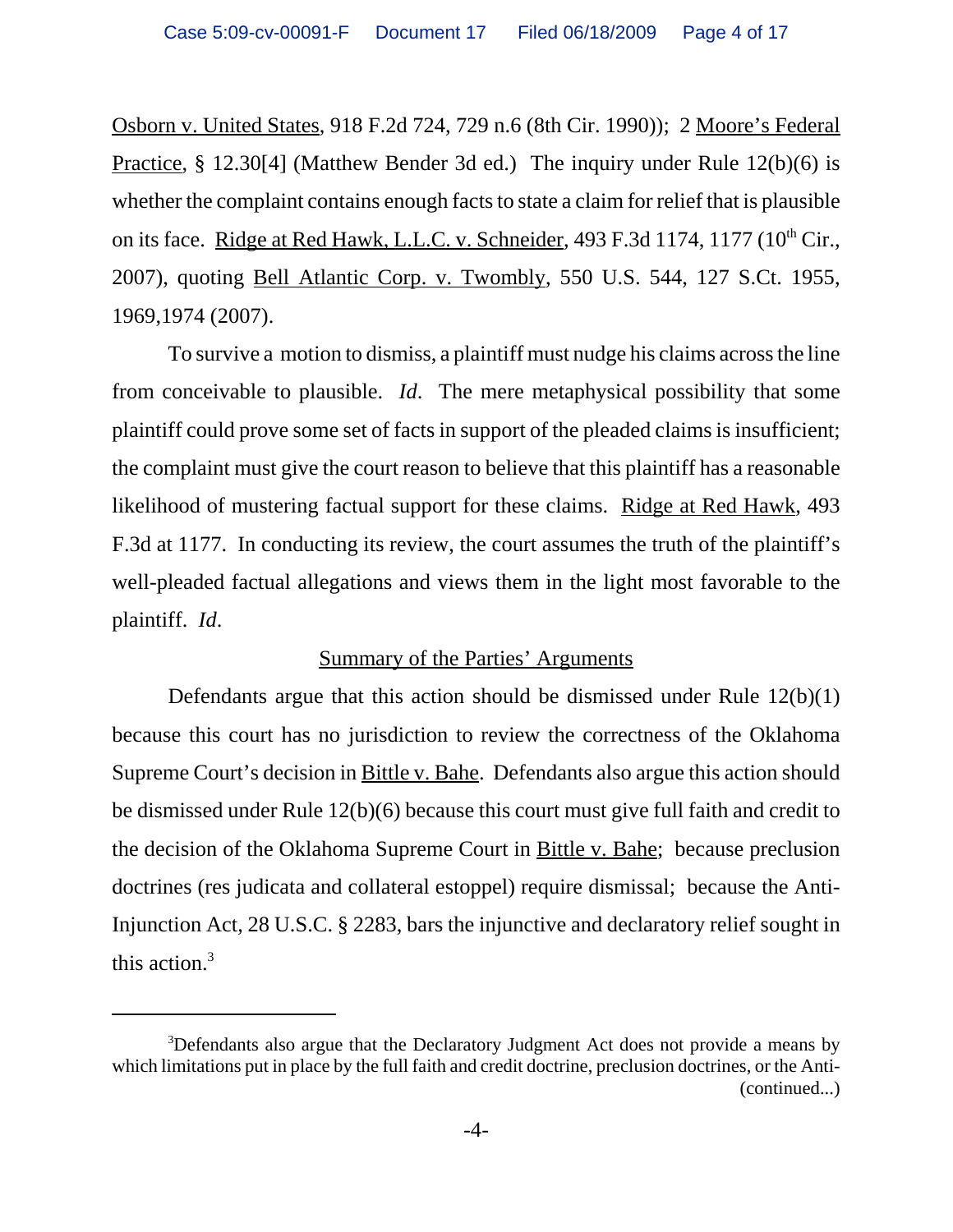Plaintiffs respond by arguing that no full faith and credit is due the Oklahoma Supreme Court's decision in Bittle v. Bahe because, in light of the Tribe's and the Thunderbird Entertainment Center's immunity, the Oklahoma Supreme Court was not a court of competent jurisdiction to enter a judgment against the Tribe or the Thunderbird Entertainment Center; that full faith and credit is not due Bittle v. Bahe because the Oklahoma Supreme Court's decision is not a final judgment on the same cause of action that is alleged in this action; that preclusion doctrines do not bar this action because the Oklahoma Supreme Court's decision in Bittle v. Bahe is not a final judgment and did not involve the same parties that are involved in this action; and that the Anti-Injunction Act does not apply because this action comes within each of three exceptions to that Act's application. Alternatively, plaintiffs ask for leave to amend their complaint to include a civil rights claim under 42 U.S.C. § 1983 for violation of due process, arguing that § 1983 claims are not subject to the bar of the Anti-Injunction Act. In addition to other authorities, plaintiffs rely on Seneca-Cayuga Tribe of Oklahoma v. State of Oklahoma, 874 F.2d 709 (10th Cir. 1989), a case which upheld the federal court's intervention in Oklahoma state-court proceedings and in state officials' efforts to prohibit bingo games on tribal lands.

### This Court's Agreement With

### the Oklahoma Supreme Court's Decision in Bittle v. Bahe

Most, if not all, of plaintiffs' arguments in response to the motion to dismiss depend upon a determination by this court that, contrary to the conclusion of the Oklahoma Supreme Court in Bittle v. Bahe, Oklahoma courts lack jurisdiction in Bittle v. Bahe because of the Tribe's and the Thunderbird Entertainment Center's tribal asserted sovereign immunity. Indeed, many of plaintiffs' arguments presuppose

 $3$ (...continued)

Injunction Act may be avoided. This argument is correct, and plaintiff does not take issue with it.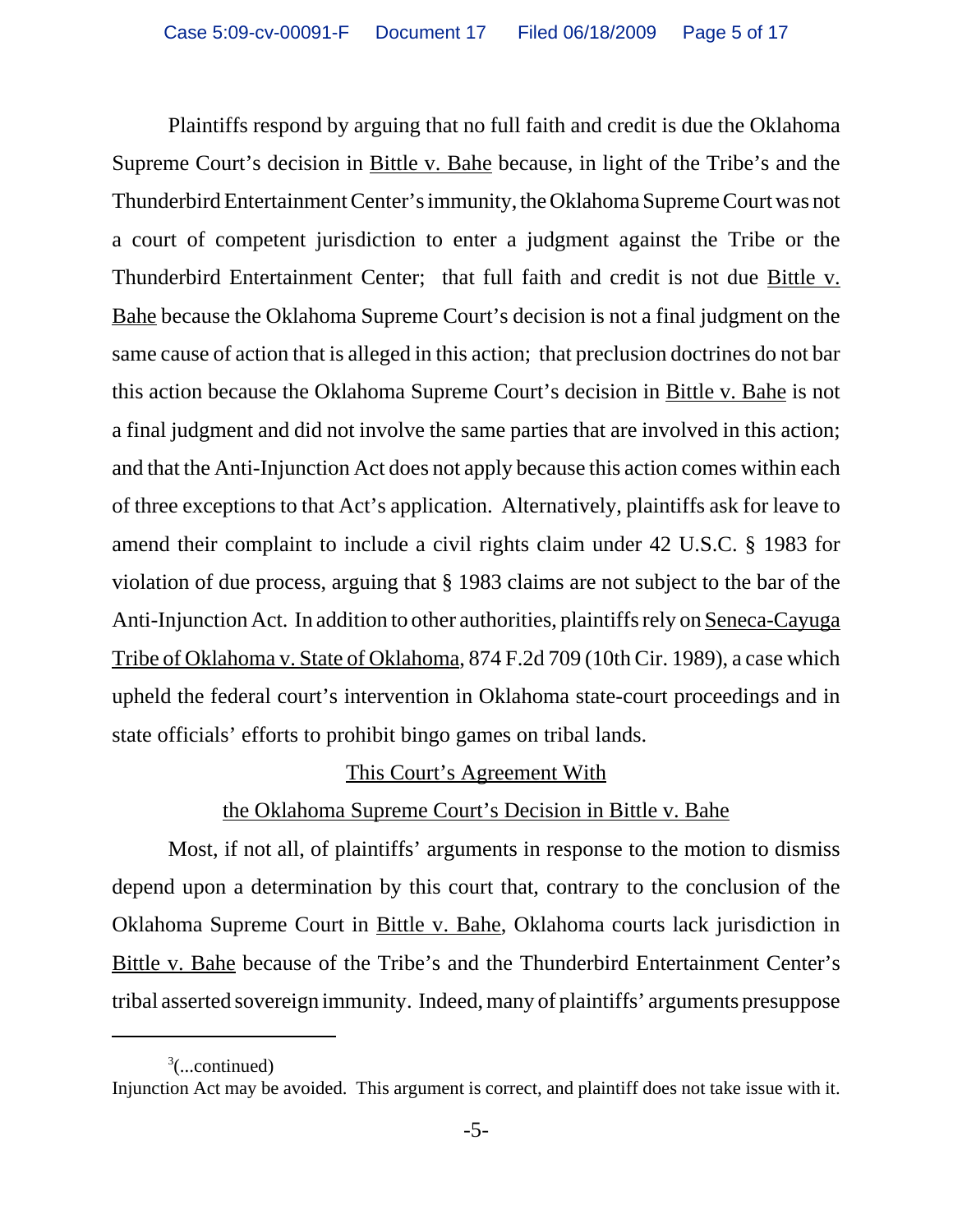that this court will concur with plaintiffs' contention that Bittle v. Bahe was wrongly decided. Accordingly, in order to rule on the jurisdictional issues presented by defendants' motions to dismiss, it is necessary for this court to determine whether it agrees with the Oklahoma Supreme Court's decision in Bittle v. Bahe.

The Oklahoma Supreme Court's decision in Bittle v. Bahe is based on Rice v. Rehner 463 U.S. 713 (1983). Although Rice involved licensing issues, Rice states that there is no tradition of sovereign immunity with respect to the tribes' regulation of alcoholic beverages, and Rice finds that application of state alcoholic beverage licensing laws to the tribes does not impair a right granted or reserved by federal law to the tribes. Rice, 463 U.S. at 734-35. In Bittle v. Bahe the Oklahoma Supreme Court applies this rationale and concludes that neither the Tribe nor the Thunderbird Entertainment Center (as an arm of the Tribe) may assert tribal sovereign immunity in this action because Oklahoma's laws allow negligence actions of the type Ms. Bittle brings against these defendants as part of the Oklahoma's regulatory scheme concerning alcoholic beverages. As an additional rationale for its result, Bittle v. Bahe also finds that even if immunity were available, the Tribe waived its immunity to Ms. Bittle's negligence action when it applied for a state license to sell alcohol and agreed to be bound by the laws of the State of Oklahoma.

After careful consideration, this court agrees with both rationales supporting the Oklahoma Supreme Court's decision in Bittle v. Bahe. Thus, it also agrees with the conclusion of the Oklahoma Supreme Court that the District Court of Pottawatomie County continues to have jurisdiction in Bittle v. Bahe because tribal immunity does not apply. Even without any other findings, this conclusion would be fatal to almost all of plaintiffs' arguments offered in response to defendants' motions to dismiss. (Also, it would obviously be fatal to plaintiffs' case on the merits, were this court to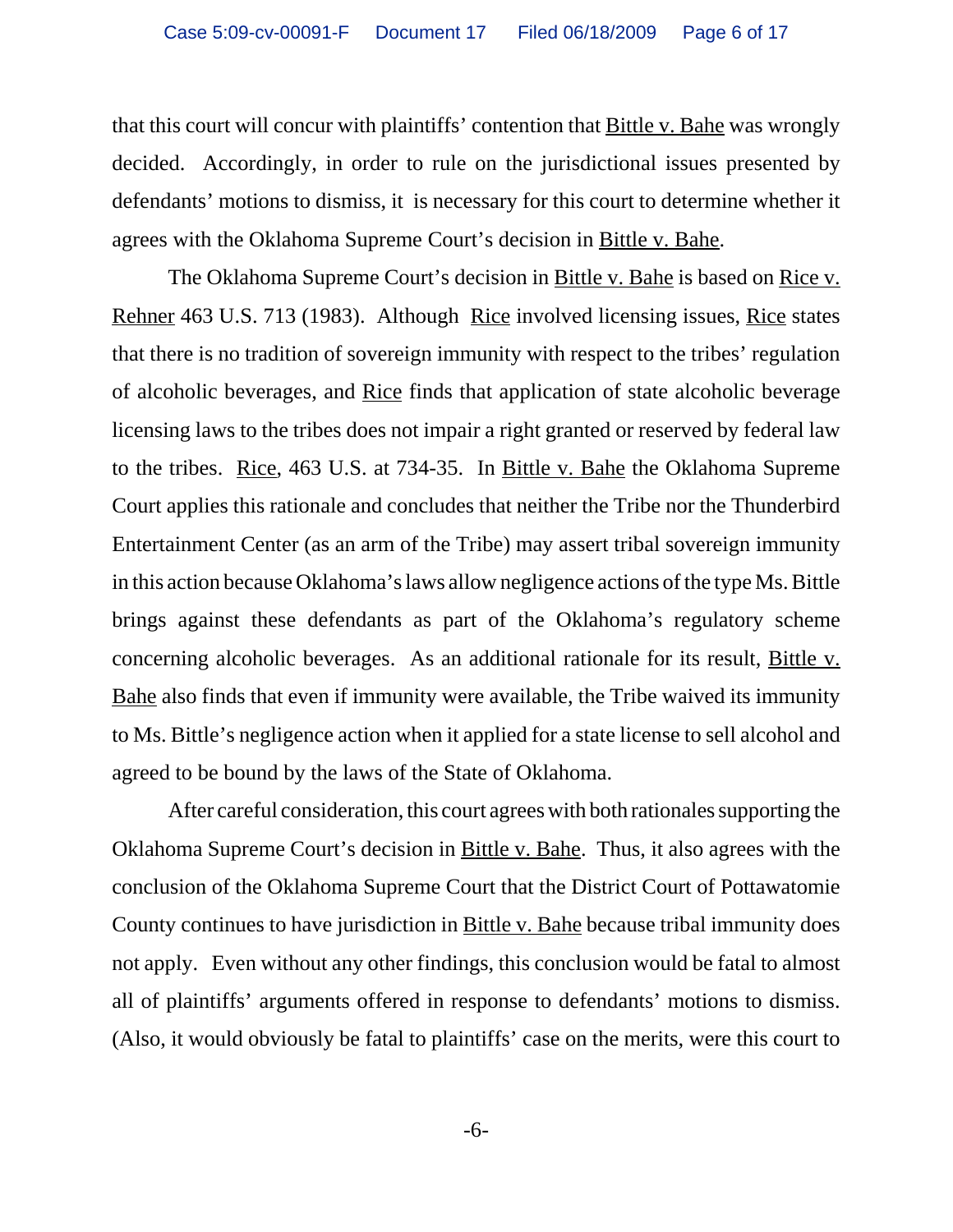consider the viability of this action at a later stage.) Nevertheless, the court states here its separate conclusions regarding the parties' arguments.

### Jurisdiction to Review Bittle v. Bahe

Defendants first move for dismissal based on this court's lack of authority to review final judgments of a state court. As stated in Van Sickle v. Holloway, 791 F.2d 1431 (10th Cir. 1986), "Federal district courts do not have jurisdiction over challenges to state-court decisions in particular cases arising out of judicial proceedings even if those challenges allege that the state court's action was unconstitutional." *Id*. at 1436 (citations and quotations omitted.) This action does not use the word "review" in the relief requested portion of the complaint. At its core, however, this action asks this court to find that the Oklahoma Supreme Court incorrectly decided the jurisdictional issue when it had Ms. Bittle and the Tribe and the Thunderbird Entertainment Center before it in Bittle v. Bahe. This court finds that the claims for relief alleged in this action are "inextricably intertwined" with the state court decision in Bittle v. Bahe. *See*, Van Sickle, *id*. at 1436, quoting District of Columbia Court of Appeals v. Feldman, 460 U.S. 462, 486-87 (1983). Accordingly, the court agrees with defendants that it does not have jurisdiction to review the final decision of the highest court of Oklahoma in this case; such review may only be obtained in the United States Supreme Court.

### Full Faith and Credit, and Preclusion Doctrines

Second, defendants move for dismissal under the full faith and credit doctrine and closely related preclusion doctrines (res judicata also known as claim preclusion, and collateral estoppel also known as issue preclusion).

Title 28 U.S.C. § 1738, ¶ 3, states that "Such Acts, records, and judicial proceedings or copies thereof, so authenticated, [referring to the records and judicial proceedings of any court of any state, territory or possession] shall have the same full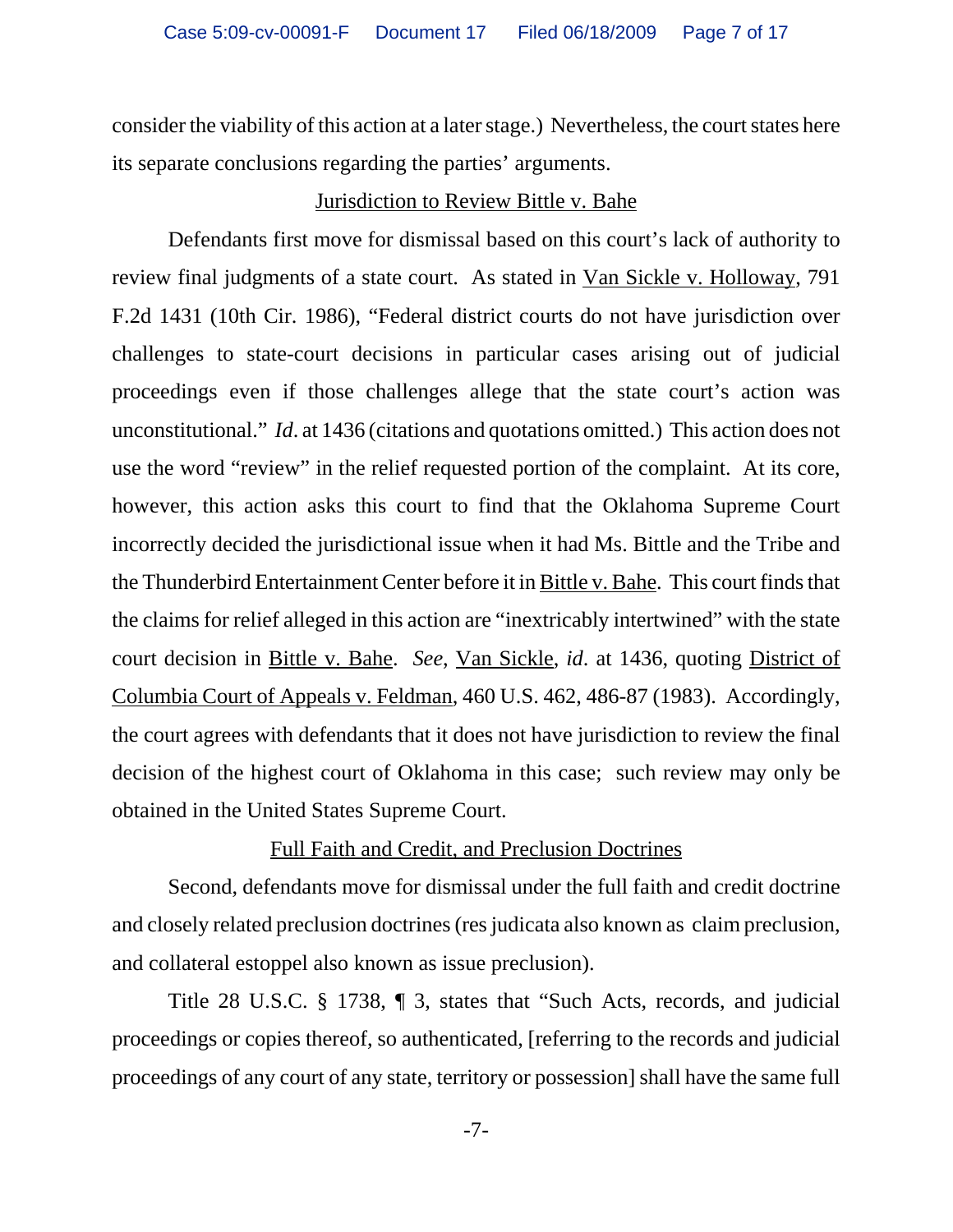faith and credit in every court within the Untied States and its Territories and Possessions as they have by law or usage in their courts of such State, Territory, or Possession from which they are taken."

Having stated its agreement with Bittle v. Bahe's conclusion that the Oklahoma courts have jurisdiction over Ms. Bittle's negligence action, this court rejects plaintiffs' argument that this court should not give full faith and credit to Bittle v. Bahe because the Oklahoma Supreme Court did not have jurisdiction over Ms. Bittle's negligence action.

Plaintiffs also contend that this action presents issues other than those decided in Bittle v. Bahe, so that full faith and credit is not applicable. Plaintiffs argue that these other issues include: whether the state court action may proceed in accordance with Bittle v. Bahe or whether that action is pre-empted by, or in violation of, federal statutory and common law; whether the tribal court has exclusive jurisdiction over the controversy; whether venue is appropriate in the state court or whether venue is appropriate in the tribal court; whether plaintiffs will suffer irreparable injury if defendants are not enjoined from proceeding in state court; and whether the exercise of state court jurisdiction will violate federal Indian law, violate the policy of preempting state court jurisdiction over Indians, and infringe upon the Tribe's federally protected rights of self-government and self-determination. (Doc. no. 13, pp. 10-11.) These issues, however, are subordinate to the broader issue, which is whether the Tribe and the Thunderbird Entertainment Center are entitled to tribal immunity -- the question Bittle v. Bahe addressed. Accordingly, this court rejects plaintiffs' argument that, because the Bittle v. Bahe decision does not concern the same cause of action that is now alleged in this court, this court is not required to give full faith and credit to that decision.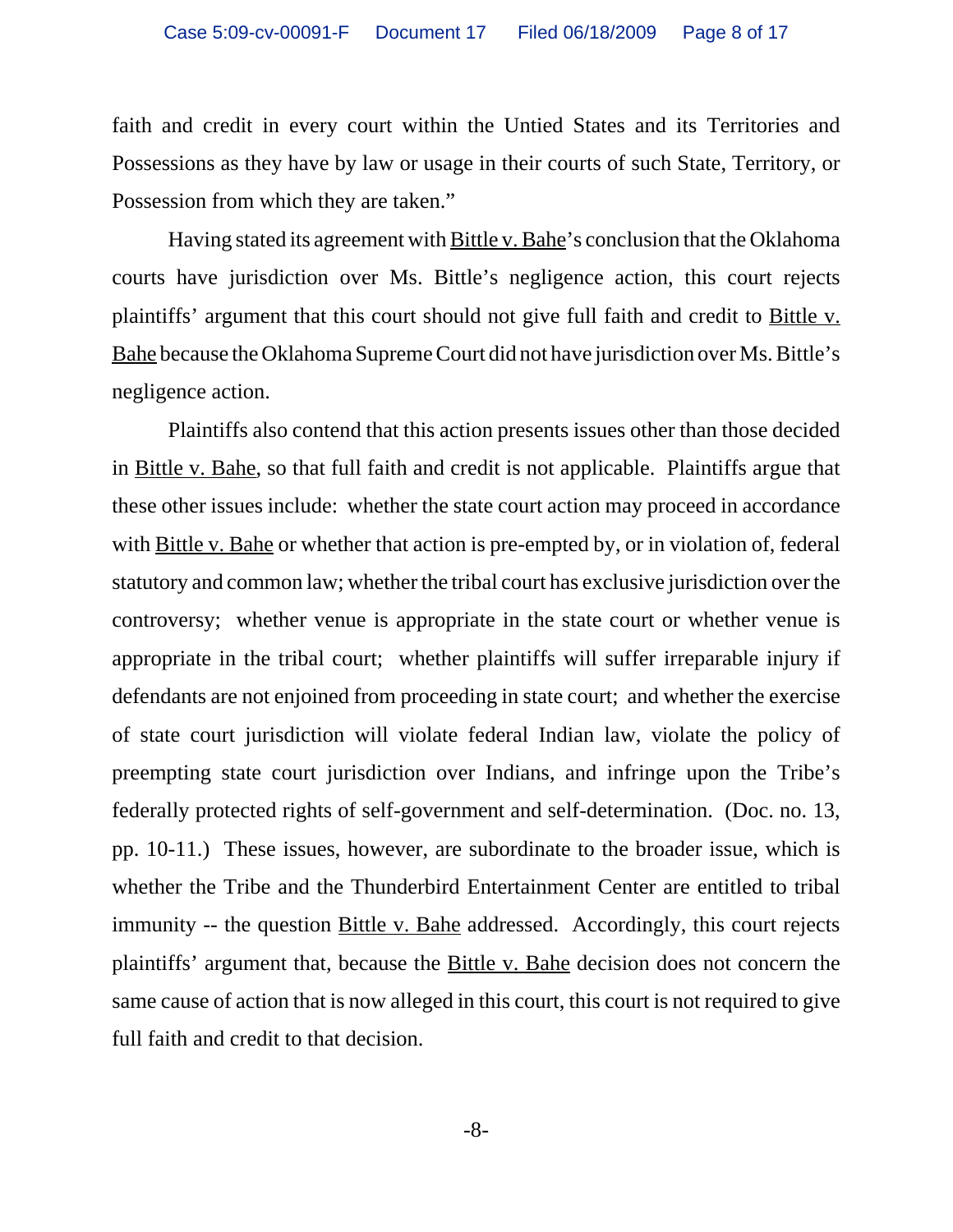Plaintiffs also argue that this court is not required to give Bittle v. Bahe full faith and credit, or any preclusive effect, because Bittle v. Bahe is not a final judgment. Although proceedings continue in Bittle v. Bahe to determine whether defendants' negligence did, in fact, cause Ms. Bittle's injuries, the jurisdictional issues have been fully and finally adjudicated in that action. Accordingly, the court finds that Bittle v. Bahe constitutes a final adjudication and judgment for purposes of the full faith and credit clause, and for purposes of claim preclusion or issue preclusion. If claim preclusion requires a final decision on the merits of the underlying action, as opposed to a final decision on the merits of the jurisdictional issue (a finding the court need not make), then the court finds that issue preclusion bars this action because issue preclusion does not require a final adjudication on the merits. As stated in B. Willis CPA, Inc. v. BNSF Railway Corporation, 531 F.3d 1282 (10th Cir. 2008):

In accordance with the doctrine of issue preclusion (previously known as collateral estoppel), once a court has decided an issue of fact or law necessary to its judgment, the same parties or their privies may not relitigate that issue in a suit brought upon a different claim.... To invoke issue preclusion, there need not be a prior adjudication on the merits (as is often the case with *res judicata*) but only a final determination of a material issue common to both cases. Further, the doctrine of issue preclusion may not be invoked if the party against whom the earlier decision is interposed did not have a full and fair opportunity to litigate the critical issue in the previous case.

*Id.* at 1301 (applying Oklahoma law, citations and quotations omitted). There has been a final determination of a material issue common to both cases, *i.e.* the Tribe's immunity and the state courts' jurisdiction. The court also finds that plaintiffs had a full and fair opportunity to litigate this issue in state court. Accordingly, at a minimum, issue preclusion applies.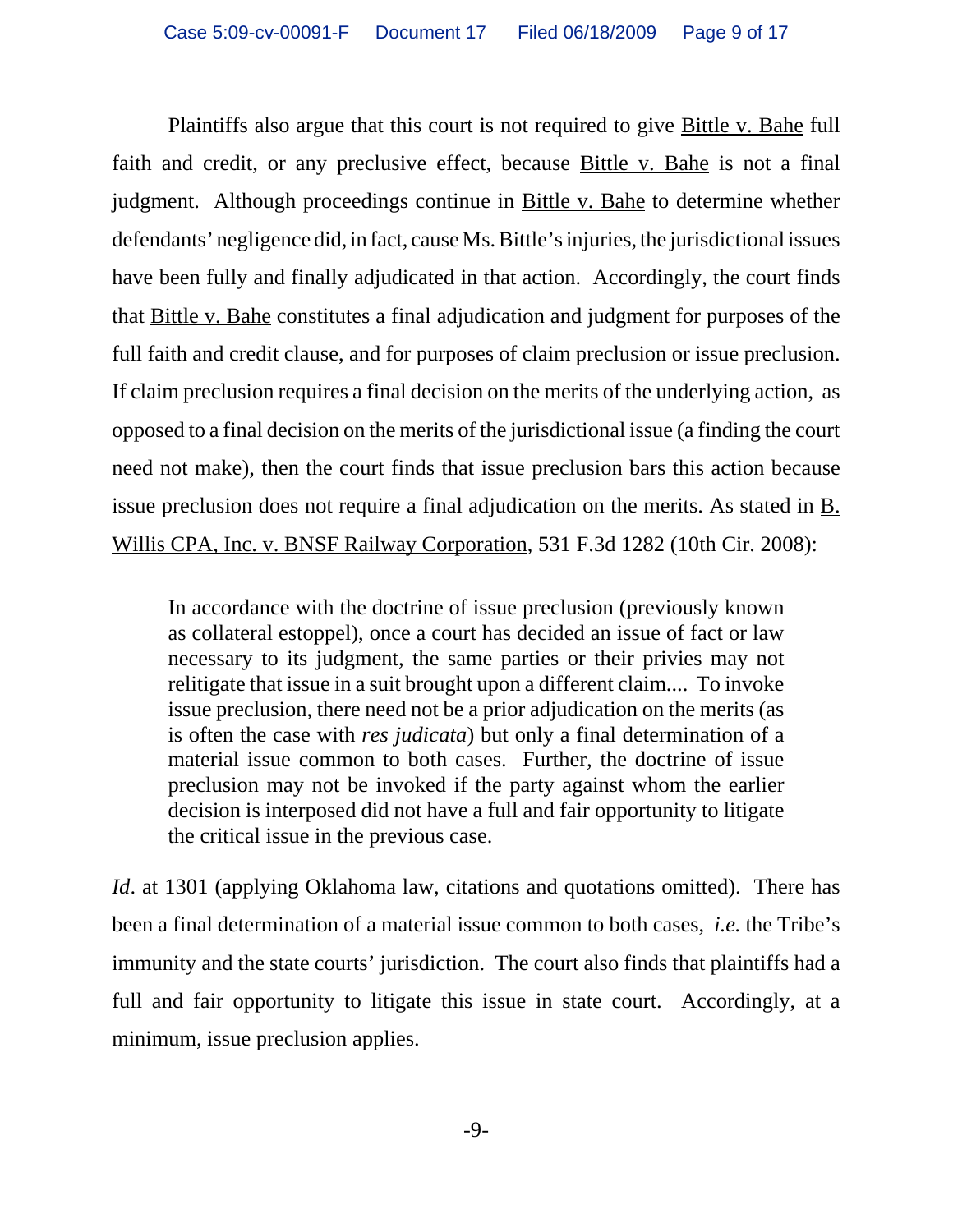Plaintiffs further argue that Bittle v. Bahe and this action do not involve the same parties for purposes of preclusion because this action includes Judge Combs as a defendant. The court rejects that argument. Except for Judge Combs, who is added to this action as a defendant because plaintiffs seek to enjoin proceedings in his court, all of the parties in this action are also parties in Bittle v. Bahe. This is sufficient identity of parties for purposes of preclusion doctrines because the parties in interest actually litigated the jurisdictional question through the highest state court level.

Plaintiffs also argue that Bittle v. Bahe is not entitled to full faith and credit and that related preclusion doctrines do not apply because federal courts are not required to give full faith and credit to state court decisions that are constitutionally infirm. Plaintiffs argue that the state court decision violates constitutional due process and equal protection because it was rendered without jurisdiction. This court's determination that **Bittle v. Bahe's** conclusions are correct, however, means that this court rejects the argument that Bittle v. Bahe is constitutionally infirm.

Defendant Bittle relies on Kickapoo Tribe of Oklahoma v. Rader, 822 F.2d 1493, 1501-02 (10th Cir. 1987) in support of her position that this action should be dismissed because it is precluded. In Kickapoo Tribe, the Tenth Circuit applied Oklahoma's law of res judicata. The state district court had denied the Tribe's intervention in state court proceedings, and that order had not been appealed by the Tribe. *Id*. at 1499. The Tribe sought to collaterally attack the state order in federal district court. *Id*. The federal district court found, contrary to the state court, that the Indian Child Welfare Act applied. *Id*. On appeal, the Tenth Circuit reversed the federal district court, concluding that the state court ruling that the ICWA did not apply was entitled to full faith and credit under 28 U.S.C. § 1738 and that, applying the requirements of res judicata per Oklahoma law, the state court's order denying intervention had preclusive effect. *Id*. at 1501. The Tenth Circuit found that there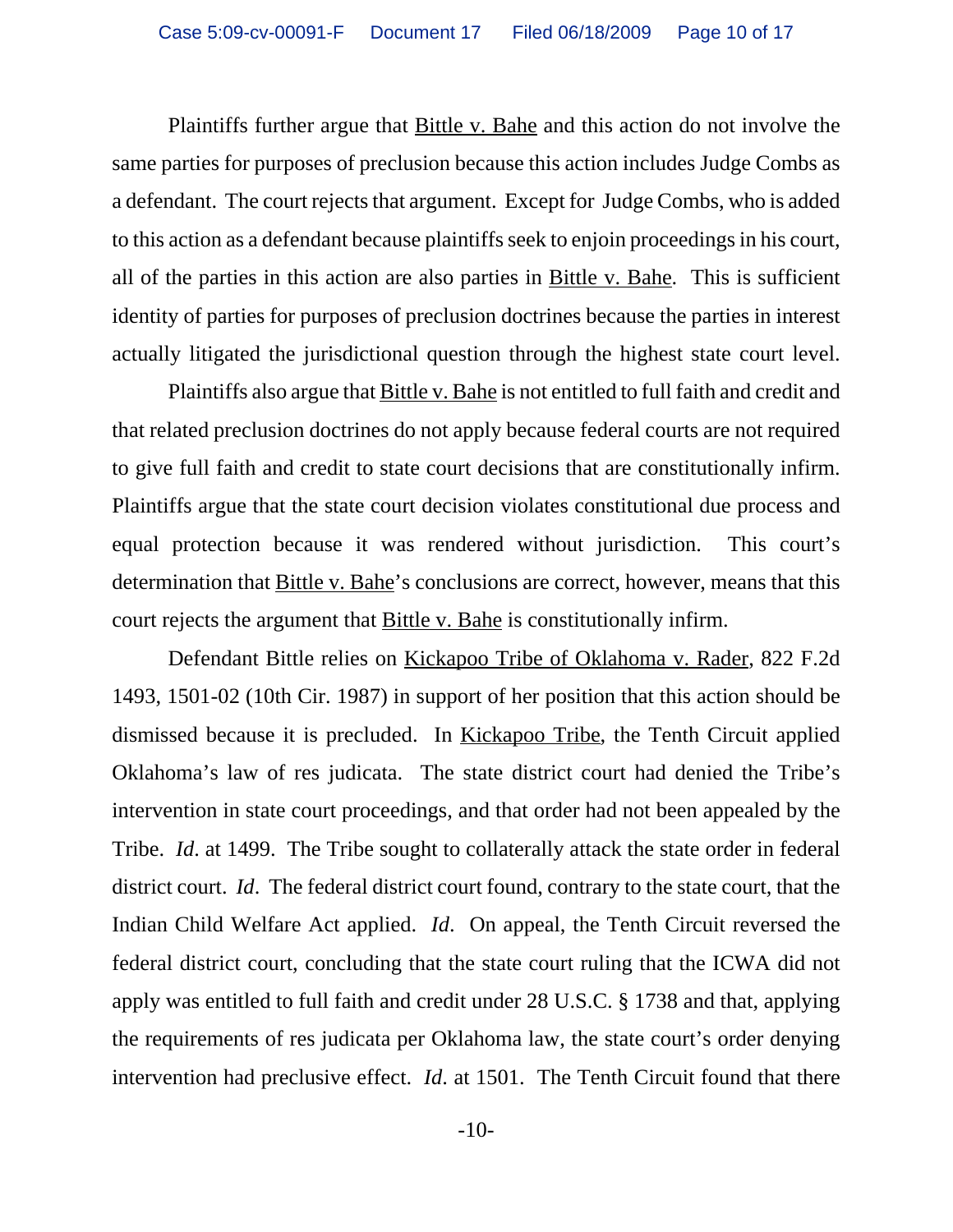was identity of subject matter; identity of the cause of action; identity of the persons and parties to the action; and identity of the quality or capacity in persons affected. *Id*.

 The same criteria that were met in Kickapoo Tribe are also met here. There is identity of subject matter and cause of action because relief in both suits depends upon whether the Tribe and the Thunderbird Entertainment Center are entitled to tribal immunity or whether Oklahoma's laws regarding liability for serving alcohol to noticeably intoxicated individuals applies. There is identity of parties because the Tribe and the Thunderbird Entertainment Center were (and are) the adversaries of Ms. Bittle in both actions, and because there is no significant difference in the quality of advocacy or capacity of these parties in the two actions. Therefore, this court finds that the Oklahoma courts would consider the Tribe's and the Thunderbird Entertainment Center's action in this court barred by preclusion. *See*, *id*.

In short, Bittle v. Bahe is entitled to full faith and credit from this court, and preclusion doctrines bar the parties from re-litigating the issues which they had a full and fair opportunity to litigate and which they did, in fact, litigate, in state court.

# The Anti-Injunction Act

Defendants also argue the Anti-Injunction Act requires dismissal. The Act provides, in pertinent part, that:

A court of the United States may not grant an injunction to stay proceedings in a State Court except as expressly authorized by Act of Congress, or where necessary in aid of its jurisdiction, or to protect or effectuate its judgments.

28 U.S.C. § 2283.

As stated in Chick Kam Choo v. Exxon Corporation, 486 U.S. 140 (1980):

The Act...is a necessary concomitant of the Framers' decision to authorize, and Congress' decision to implement, a dual system of federal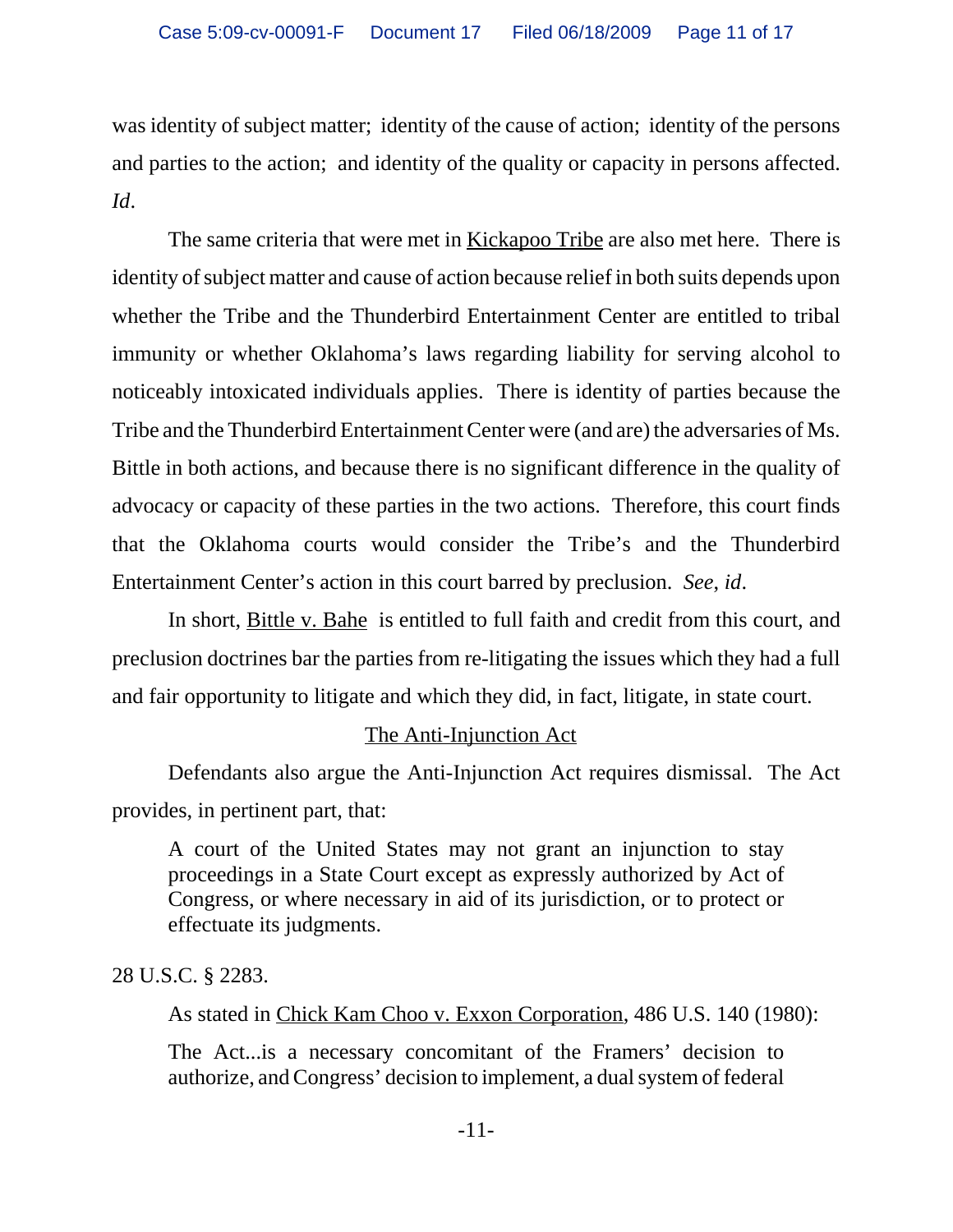and state courts. ... Prevention of frequent federal court intervention is important to make the dual system work effectively. By generally barring such intervention, the Act forestalls the inevitable friction between the state and federal courts that ensues from the injunction of state judicial proceedings by a federal court. Due in no small part to the fundamental constitutional independence of the States, Congress adopted a general policy under which state proceedings should normally be allowed to continue unimpaired by intervention of the lower federal courts, with relief from error, if any, through the state appellate courts and ultimately [the Supreme] Court. ... [T]he exceptions are narrow and are not to be enlarged by loose statutory construction.

*Id.* at 145-46, citations and quotations omitted.

The straightforward language of the Anti-Injunction Act means that the injunctive relief sought in this action is precluded unless one of the three exceptions stated in the text of the Act applies. Plaintiffs argue that all three exceptions apply because this action has been expressly authorized by Act of Congress; because this action is necessary in aid of the federal court's jurisdiction; and because this action is necessary to effectuate a federal court's judgments. Plaintiffs also argue that the Anti-Injunction Act does not apply to Indian Tribes suing (as plaintiffs do here) under 28 U.S.C. §1362, where the same action could have been brought by the United States a trustee for the Tribe.<sup>4</sup>

Taking this last proposition first, plaintiffs rely on Cayuga Indian Nation of New York v. Fox, 544 F. Supp. 542, 551, n.5 (N.D. N.Y. 1982). As an alternative basis for its finding that the Anti-Injunction Act did not bar the injunction requested in that case, that decision reasoned that the Cayuga Indian Nation was not barred by

<sup>&</sup>lt;sup>4</sup>Title 28 U.S.C. § 1362 provides that "The district courts shall have original jurisdiction of all civil actions, brought by any Indian tribe or band with a governing body duly recognized by the Secretary of the Interior, wherein the matter in controversy arises under the Constitution, laws, or treaties of the United States."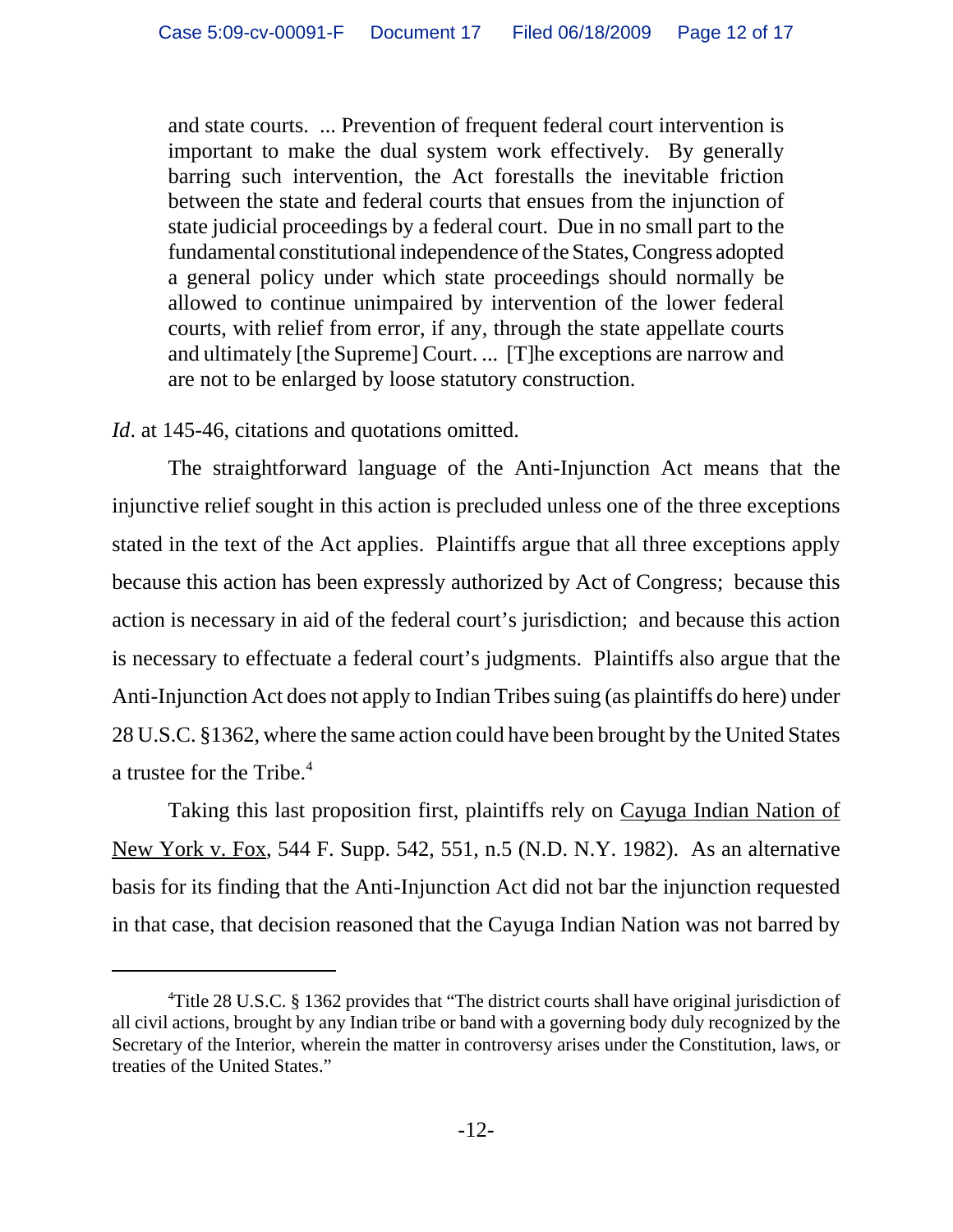the Anti-Injunction Act because the Supreme Court has held that the Act does not apply when the United States is the party seeking the injunction and the injunctive relief could have been sought by the United States as trustee for the Tribe. In the instant action, however, the United States would not have brought this action as trustee for the Tribe given the United States Supreme Court's decision in Rice stating there is no tradition of tribal sovereign immunity in the area of alcoholic beverages regulation. Accordingly, the court rejects plaintiffs' argument that the Anti-Injunction Act does not apply because the United States could have brought this suit on behalf of the Tribe.

The court next takes up plaintiffs' position that each of three exceptions to the Anti-Injunction Act applies. As a general proposition informing this discussion, the court notes Atlantic Coast Line Railroad Co. v. Brotherhood of Locomotive Engineers, 398 U.S. 281 (1970). In its discussion of the Anti-Injunction Act, Atlantic Coast Line states that "[a]ny doubts as to the propriety of a federal injunction against state court proceedings should be resolved in favor of permitting the state courts to proceed in an orderly fashion to finally determine the controversy." *Id*. at 297.

The first exception to the Anti-Injunction Act is for injunctions that have been authorized by Congress. The court finds that this exception does not apply because this action, as one seeking to enjoin state court proceedings which involve a private negligence claim resulting from the alleged serving of alcohol on tribal property, is not an action that has been authorized by Congress.

The second exception to the Act applies if the injunction of state court proceedings is in aid of the federal court's jurisdiction. As this court agrees with the decision in Bittle v. Bahe that there is no tribal immunity with respect to the application of state alcoholic beverages regulations, this action is not one that is necessary in aid of the federal court's jurisdiction.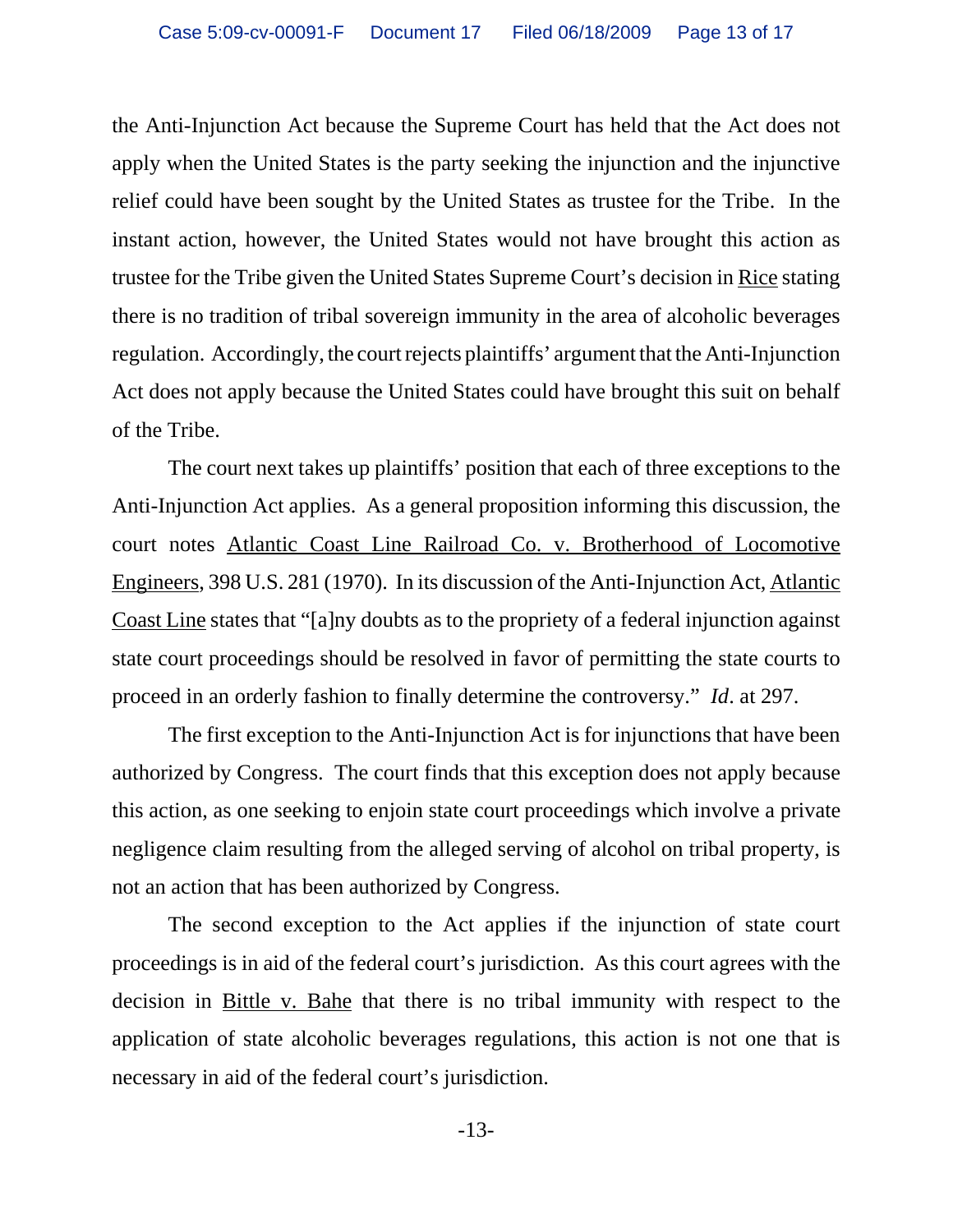This court also rejects plaintiffs' reliance on the third exception to the Anti-Injunction Act. That exception allows an injunction if necessary to effectuate a federal court's judgment. There is no federal court judgment to effectuate here, only a state court adjudication regarding the state courts' own jurisdiction.

In light of the straightforward language of the Act, and construing any exceptions to the Act narrowly, this court finds that the Anti-Injunction Act precludes the injunctive relief sought in this action.

As for defendants' arguments that the declaratory relief sought in this action is precluded by the Anti-Injunction Act, the court notes defendants' reliance on In re Complaint of River City Towing Services, Inc., 199 F.Supp.2d 495 (E.D. La. 2002). Citing Fifth Circuit law, that decision reasoned that when declaratory relief would constitute an "end run around the requirements of the Anti-Injunction Act," the Act bars such declaratory relief. *Id*. at 499, citations and quotations omitted. On its face, however, the Anti-Injunction Act does not suggest any bar against relief other than injunctive relief. Absent a Tenth Circuit decision interpreting the Anti-Injunction Act as applying to declaratory relief, and although recognizing that declaratory relief might be hollow relief unless paired with the accompanying injunctive relief sought by plaintiffs in this action, this court finds that the Anti-Injunction Act, on its face, does not preclude the declaratory relief sought in the complaint.

Accordingly, the Anti-Injunctive Act provides an alternative ground for dismissing plaintiffs' claims for injunctive relief but not plaintiffs' claims for declaratory relief.<sup>5</sup>

 ${}^5$ As previously noted, plaintiffs request for leave to amend to add § 1983 claims, arguing that such claims are not subject to the Anti-Injunction Act. As described in plaintiffs' briefing, such civil rights claims, if alleged, would allege a denial of due process based on the fact that the Oklahoma courts do not have jurisdiction over the proceedings now in state court. Once again, however, this (continued...)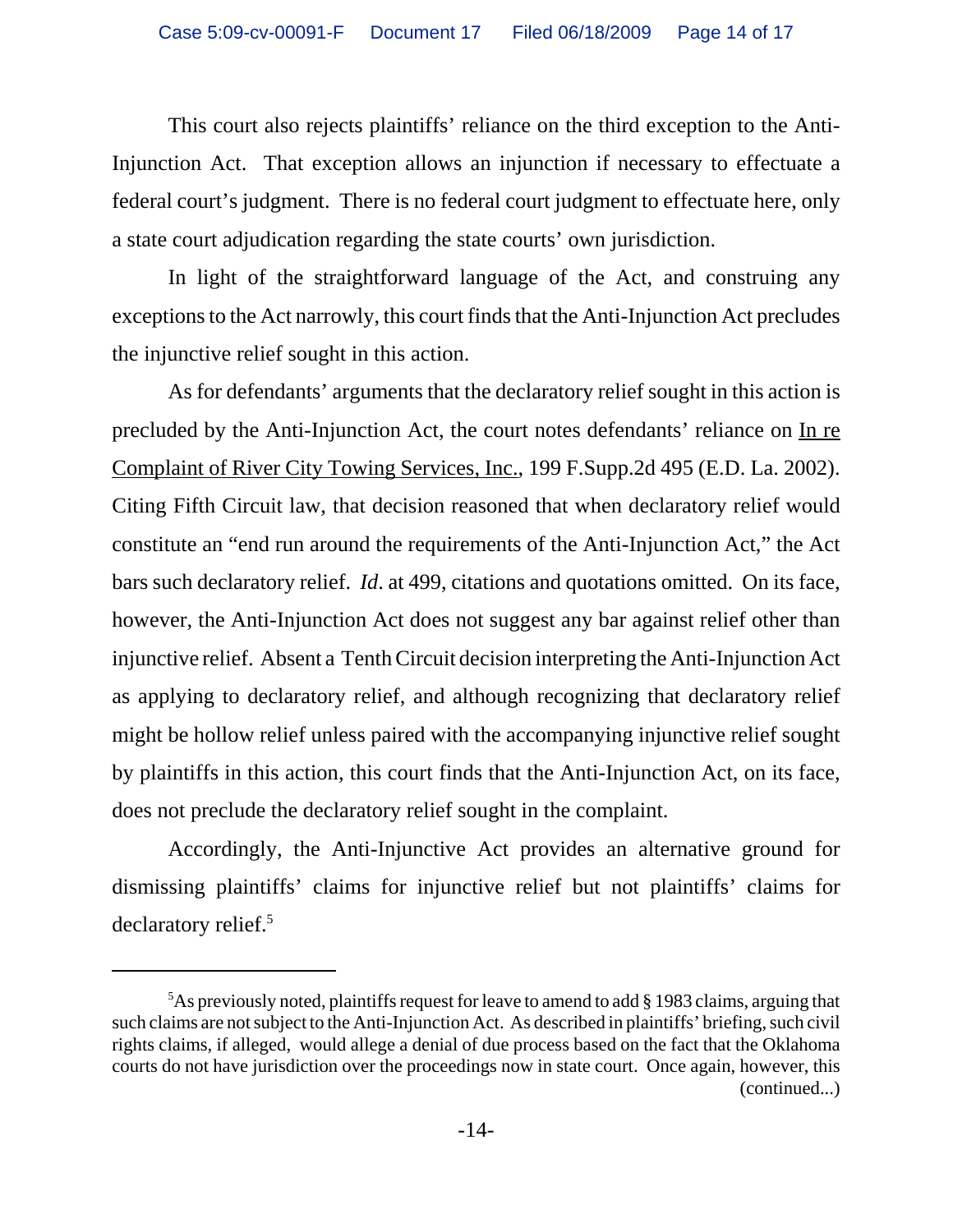### Seneca-Cayuga

Lastly, the court considers plaintiffs' reliance on Seneca-Cayuga Tribe of Oklahoma v. State of Oklahoma, 874 F.2d 709 (10th Cir. 1989). In Seneca-Cayuga, the Tenth Circuit upheld a decision by Judge Thomas R. Brett not to abstain in an action which asked him to enjoin state proceedings and state officials' prohibitions against bingo games on Indian trust land. The reasoning of the Tenth Circuit in Seneca-Cayuga makes clear it was the fact that the activities in question (gambling) were primarily of federal interest, *id*. at 712, which caused the court to conclude that abstention was not required and that the district court's preliminary injunction should be affirmed. By contrast here, federal interests do not predominate in this case. This proposition is quite well established by Rice, which states that "[a]pplication of the state licensing scheme does not impair a right granted or reserved by federal law." *Id*. at 734. Although Seneca-Cayuga indicates there are times when a federal court should not abstain from interfering in state court proceedings, Seneca-Cayuga is of no real help to plaintiffs here because the tribes do not have a tradition of immunity with respect to the regulation of alcoholic beverages and state interests predominate. *See*, Rice at 733 ("the Indians never enjoyed a tradition of tribal self-government insofar as liquor transactions were concerned").

Finally, a brief discussion of the doctrine of judicial abstention is warranted although the parties' briefs never expressly refer to "abstention." Abstention is the exception rather than the rule. *See*, Joseph A. ex rel. Corrine Wolfe v. Ingram, 275 F.3d 1253, 1267 (10th Cir. 2002) (citing Ankenbrandt v. Richards, 504 U.S. 689, 705 (1992) for the statement that abstention "should be rarely invoked, because the federal

 $5$ (...continued)

court's conclusion that the Oklahoma courts do have jurisdiction in Bittle v. Bahe would be fatal to the proposed § 1983 claim. Accordingly, leave to amend would be futile and is **DENIED**.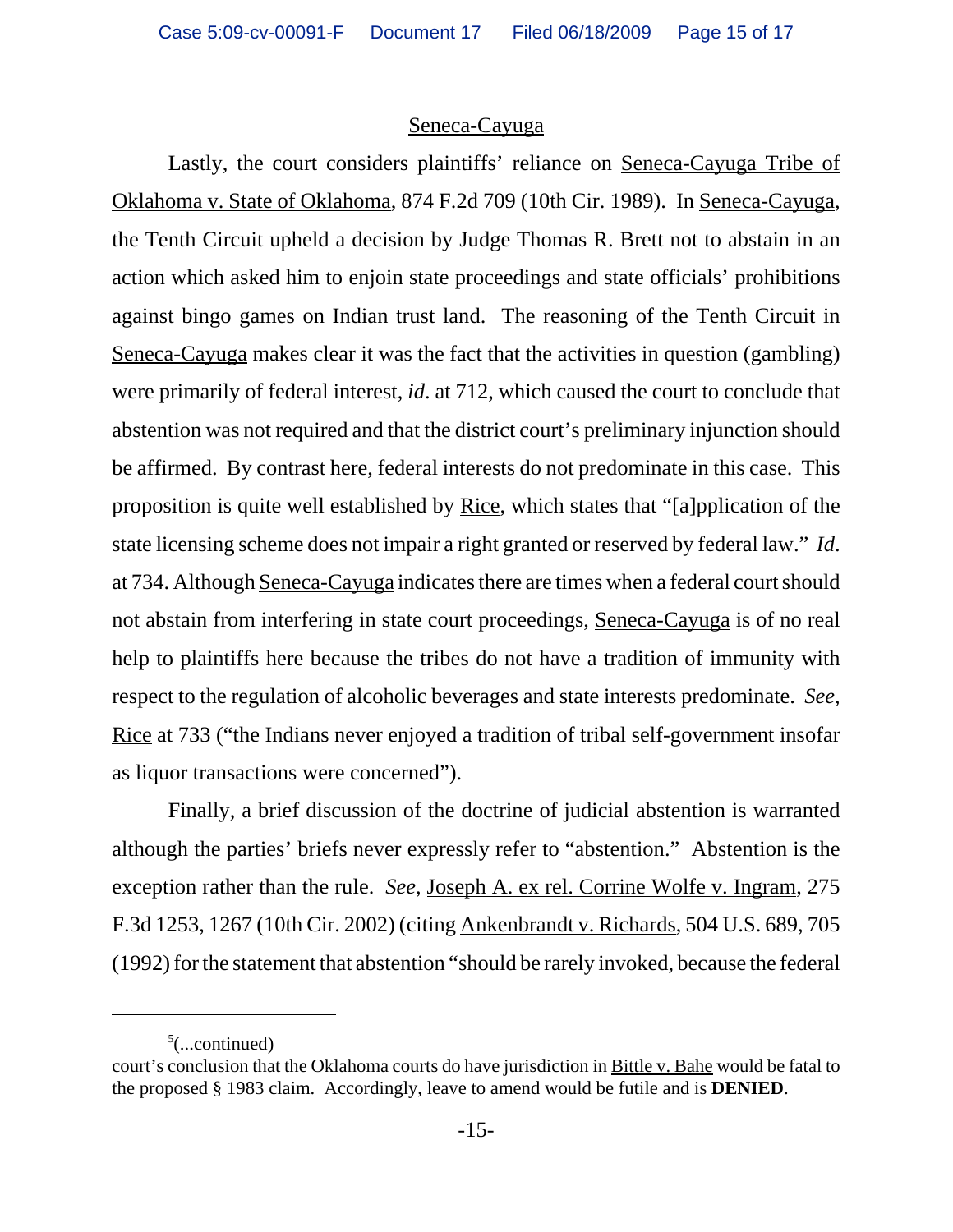courts have a virtually unflagging obligation to exercise the jurisdiction given them."). Abstention is not discretionary, but is mandatory when the conditions for abstention are met. *Id*., quoting Amanatullah v. Colorado Bd. of Med. Examiners, 187 F.3d 1160, 1163 (10th Cir. 1999). If abstention should be considered as a ground for dismissal here despite defendants' failure to expressly press that doctrine as a ground for dismissal, the court finds that it should abstain from awarding the relief requested in this action because Younger v. Harris abstention applies. *See*, Younger v. Harris, 401 U.S. 37 (1971) and its progeny. This is because the relief requested in this action would require this court to interfere with an ongoing state judicial proceeding, because the state proceedings implicate important state interests, and because the parties had an adequate opportunity to raise federal issues such as tribal immunity in the state proceedings. Amanatullah at 1163, citing J. B. v. Valdez, 186 F.3d 1280 (10th Cir. 1999). Thus, the abstention doctrine provides another ground for dismissal.<sup>6</sup>

### Conclusion

After careful consideration, each motion to dismiss is **GRANTED** under Rule 12(b)(1) because this is an action which, in essence, seeks review of a final decision of the highest state court on the subject of the state courts' jurisdiction. This action is also dismissed under Rule 12(b)(6) because it seeks relief that is unavailable as a matter of law based on doctrines of full faith and credit and preclusion. This action is also dismissed under Rule 12(b)(6) because, to the extent it asks this court to enjoin state court proceedings, it is barred by the Anti-Injunction Act. Finally, the court finds that abstention is appropriate. Amendment would be futile to cure these

<sup>&</sup>lt;sup>6</sup>Alternatively, if Younger abstention should not apply because there is no state enforcement or regulatory action involved in the state court proceedings plaintiffs ask this court to enjoin, or if abstention should not be a ground for dismissal (as opposed to a ground for staying the federal action), then these alternative conclusions would not change the result stated in this order because there are other grounds for dismissal.